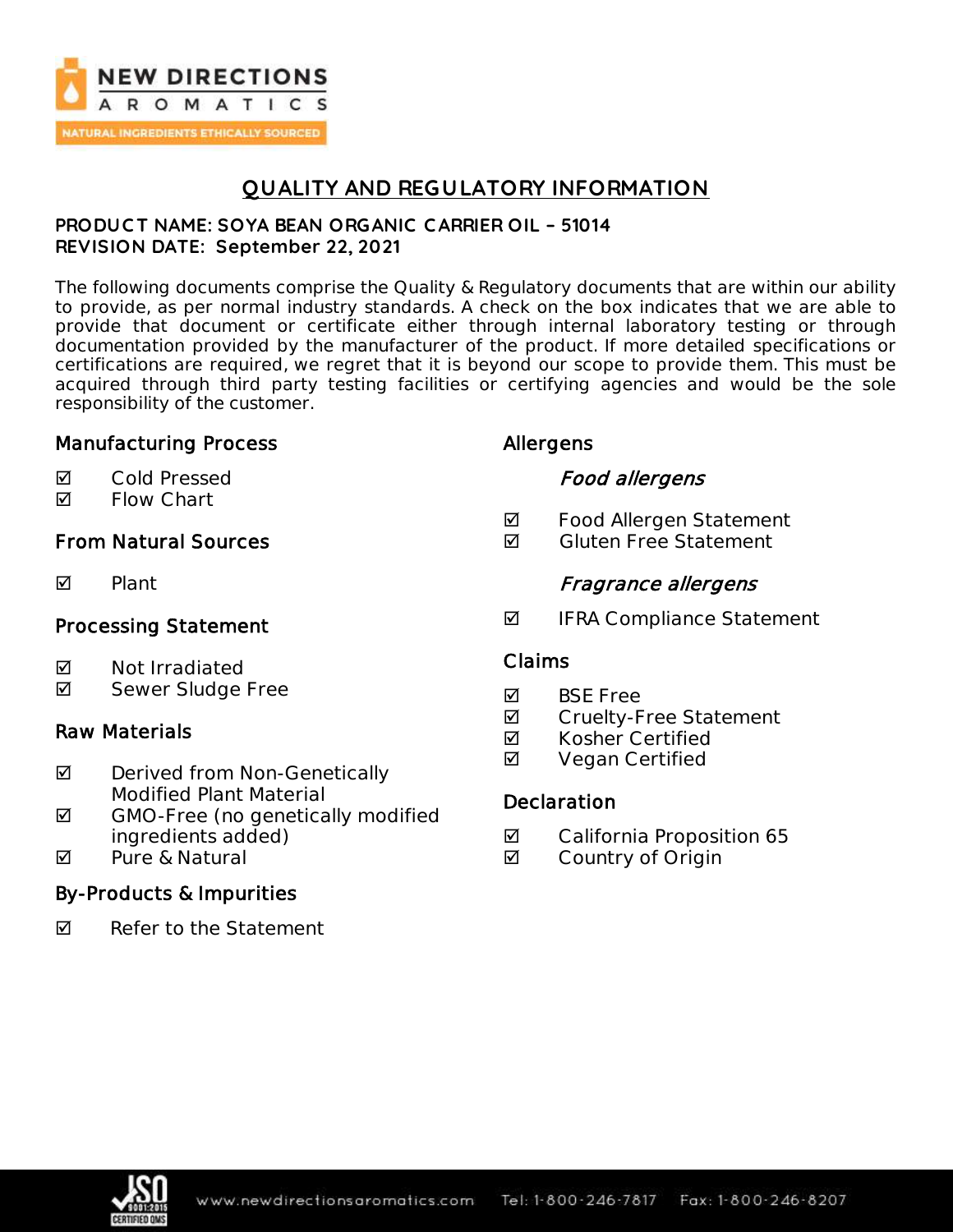

# **FLOW C HART**

## **PRODUC T NAME: SOYA BEAN ORGANIC C ARRIER OIL – 51014**



#### Disclaimer & Caution:

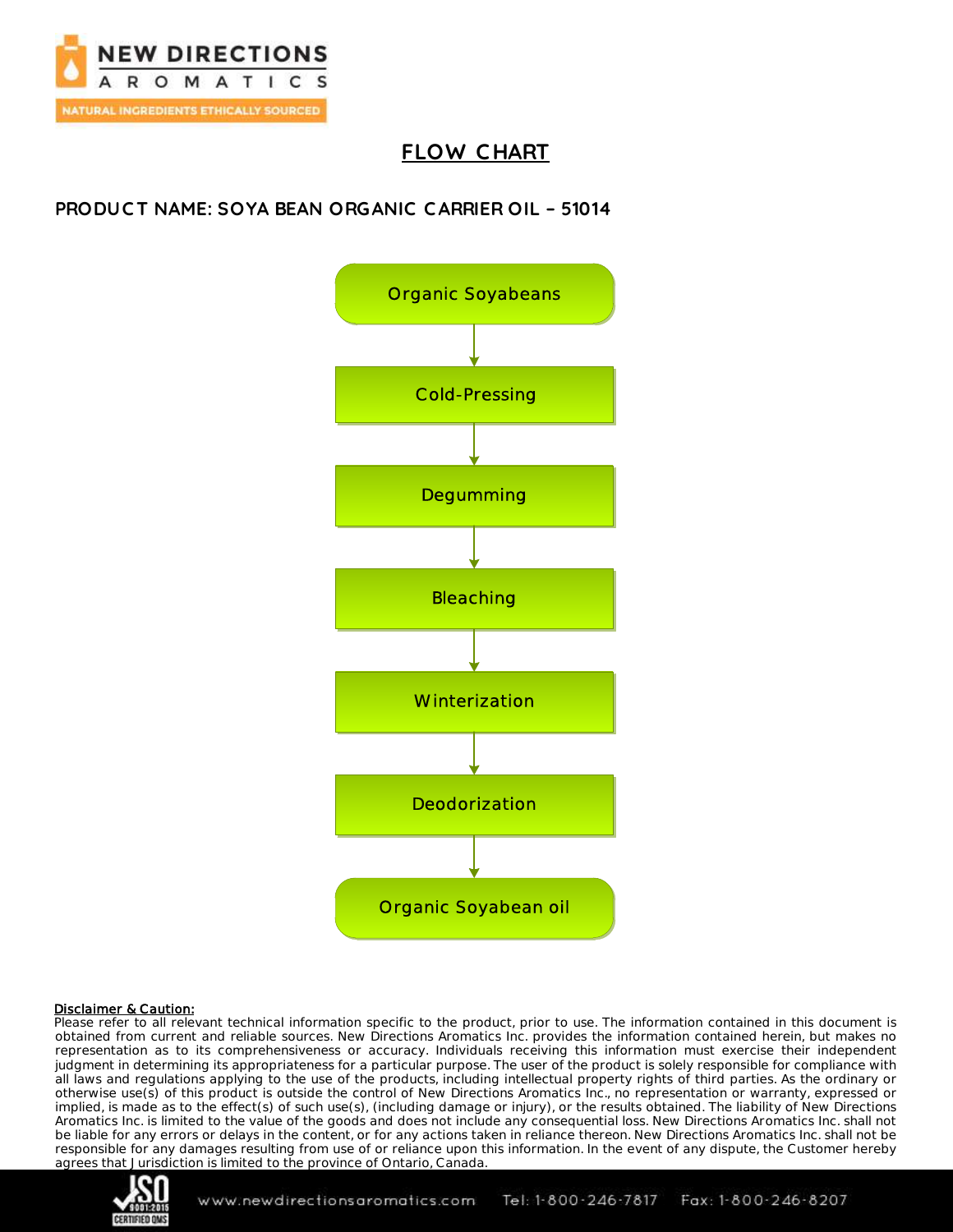

# **NON-IRRADIATION STATEMENT**

## **PRODUC T NAME: SOYA BEAN ORGANIC C ARRIER OIL – 51014**

We hereby declare that, to the best of our knowledge, this product has not been irradiated and does not contain any ingredient that has gone through any irradiation.

#### Disclaimer & Caution:

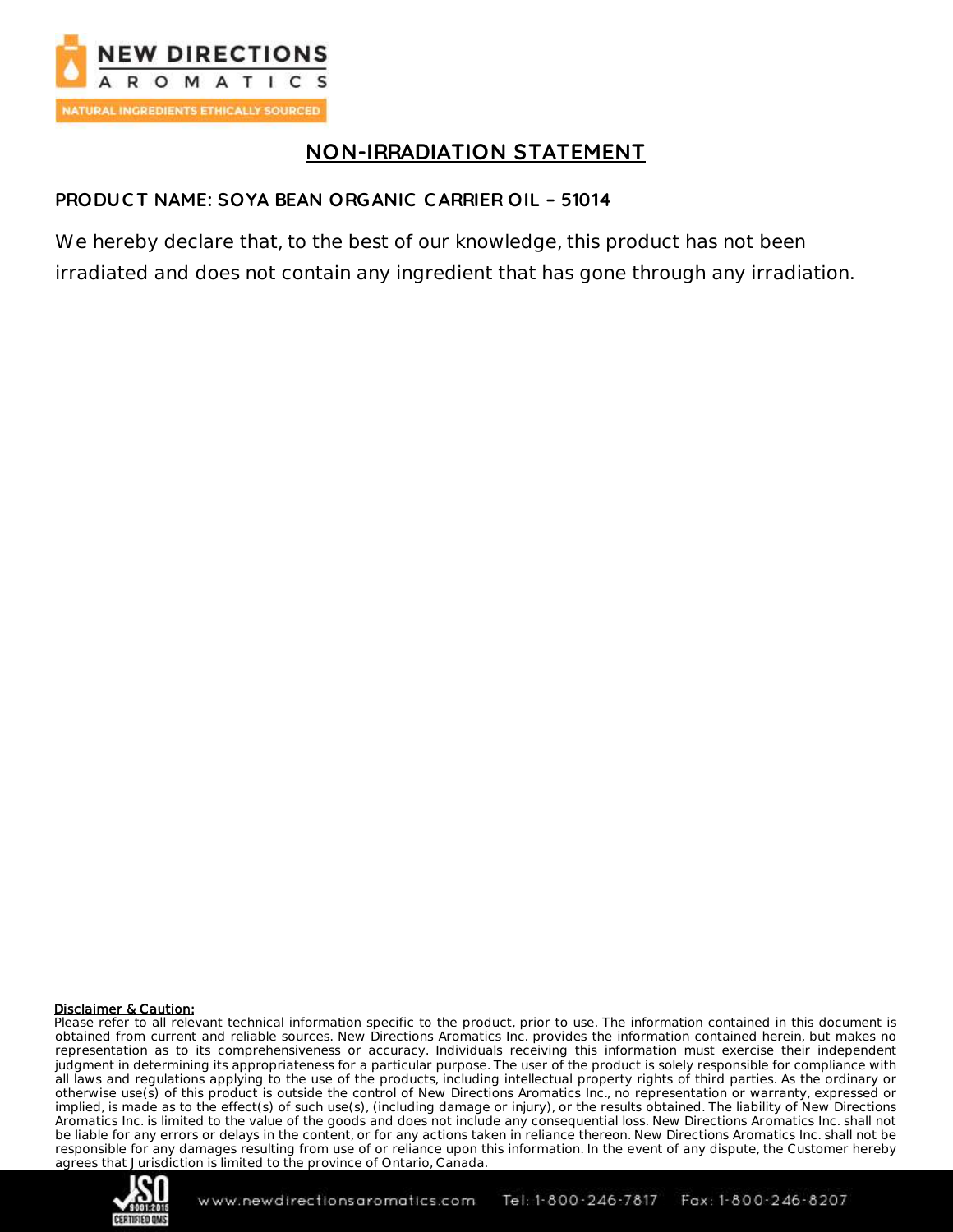

# **SEW ER SLUDGE STATEMENT**

### **PRODUC T NAME: SOYA BEAN ORGANIC C ARRIER OIL – 51014**

We hereby declare that, to the best of our knowledge, this product this product is free from, and was not processed with, sewer sludge.

#### Disclaimer & Caution:

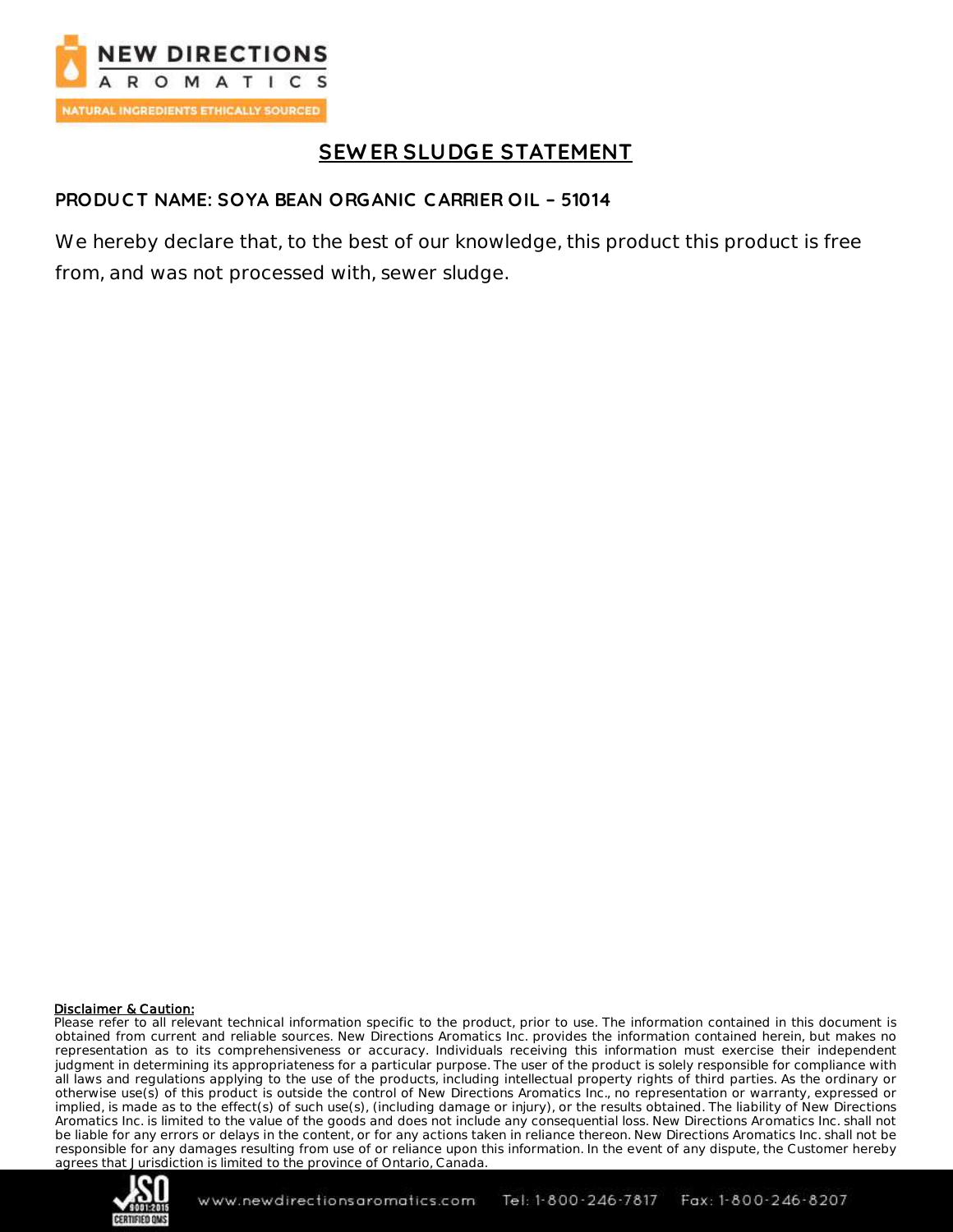

# **GMO STATEMENT**

### **PRODUC T NAME: SOYA BEAN ORGANIC C ARRIER OIL – 51014**

We hereby declare that, to the best of our knowledge, this product was not produced from or with GMO plant material.

#### Disclaimer & Caution:

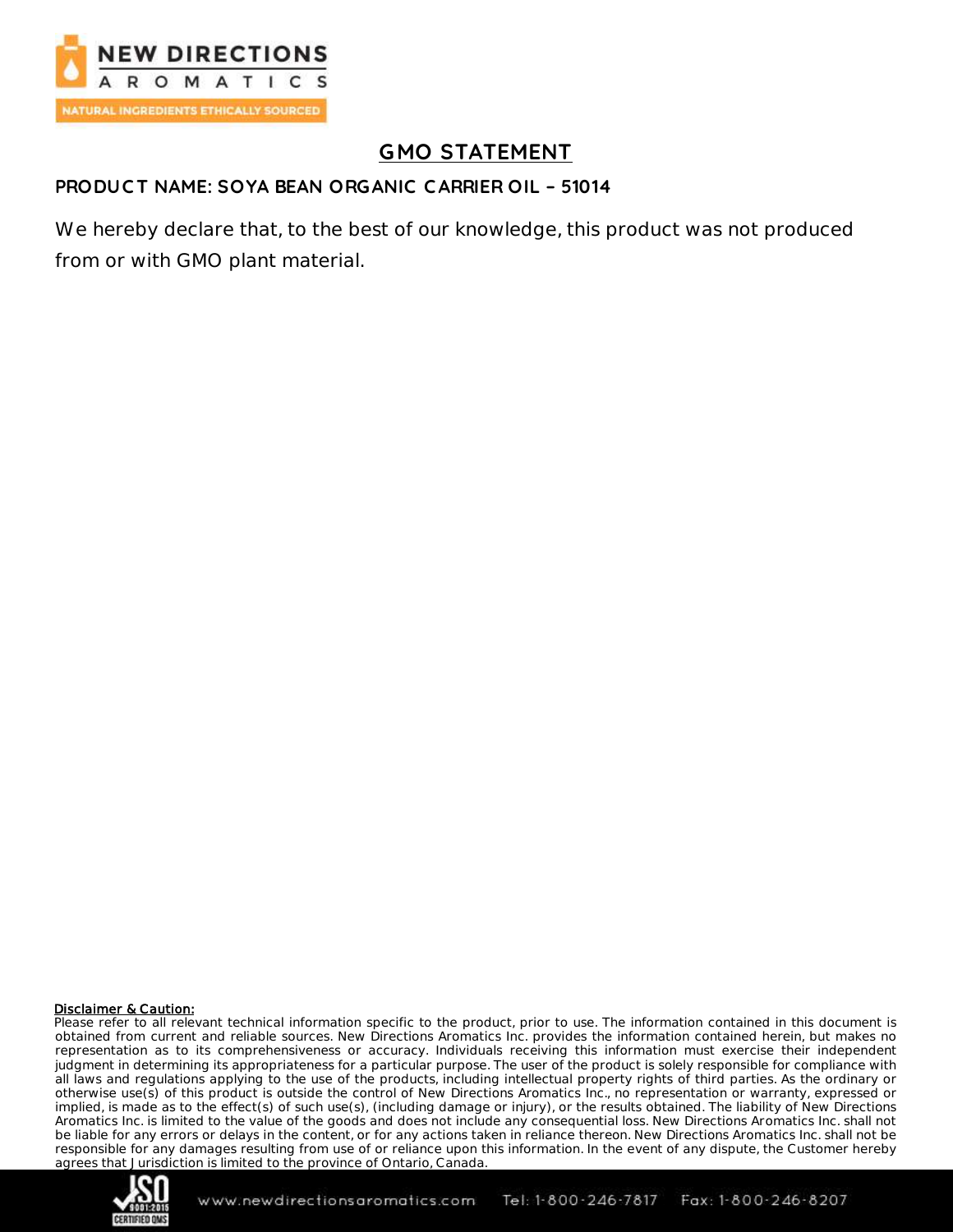

# **PURE & NATURAL STATEMENT**

## **PRODUC T NAME: SOYA BEAN ORGANIC C ARRIER OIL – 51014**

We hereby declare that, to the best of our knowledge, this product is 100 % pure, natural, and unadulterated.

#### Disclaimer & Caution:

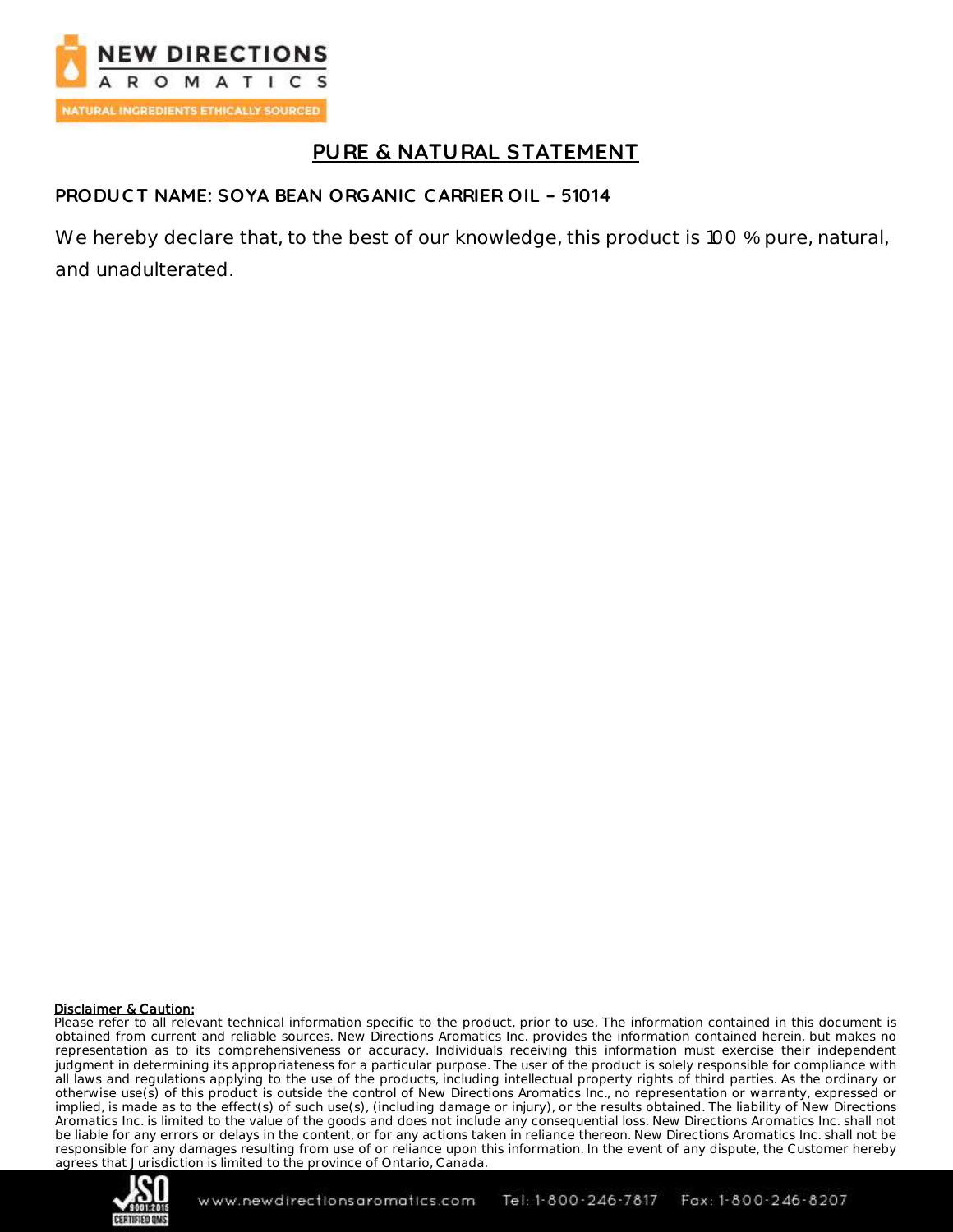

# **BY PRODUC TS & IMPURITIES STATEMENT**

## **PRODUC T NAME: SOYA BEAN ORGANIC C ARRIER OIL – 51014**

We hereby declare that, to the best of our knowledge, this product does not contain and was not manufactured with any of the following substances:

- Parabens
- **Phthalates**
- Pesticides and Residual Pesticides
- Solvents and Residual Solvents

#### Disclaimer & Caution:

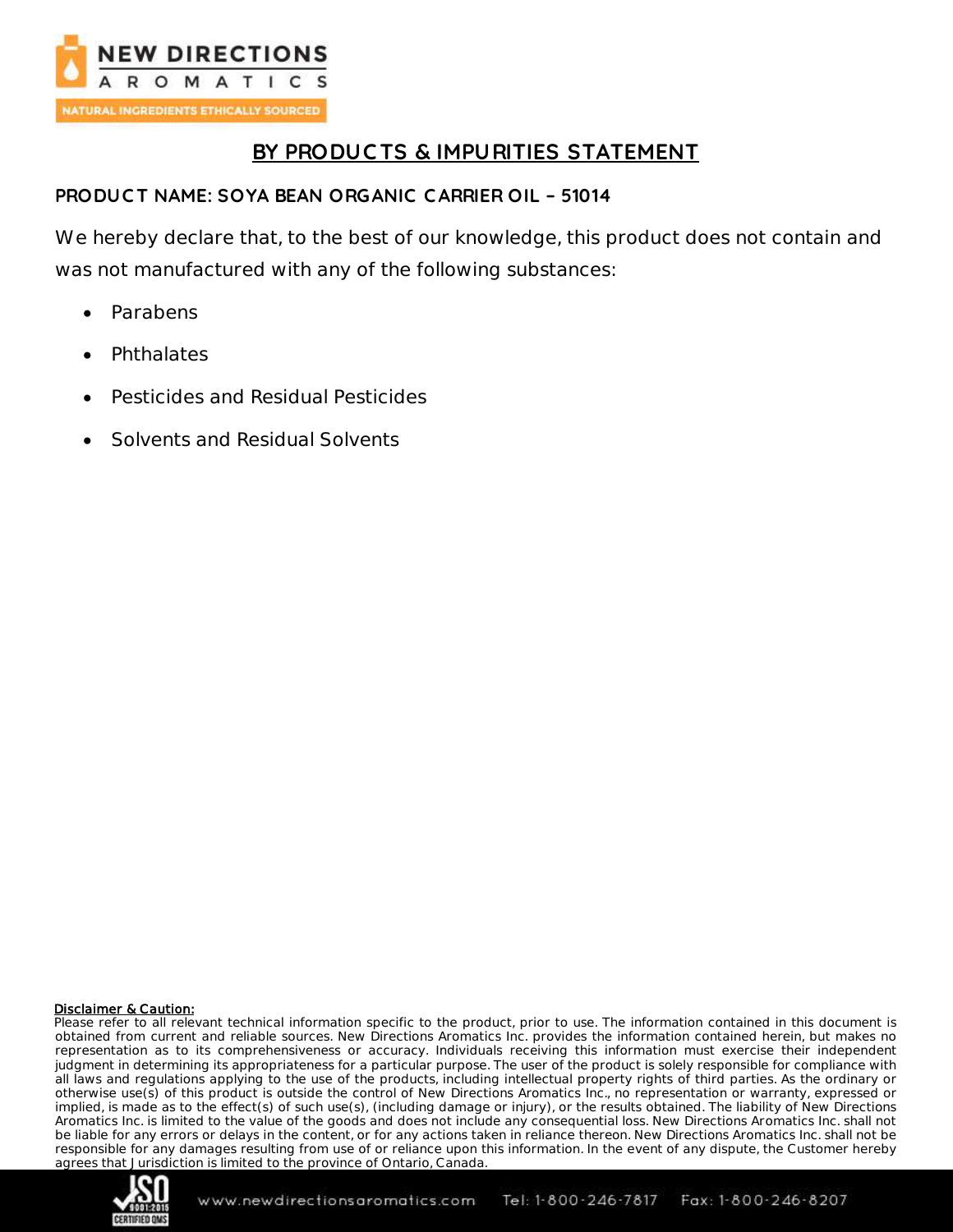

# **HEAVY METALS STATEMENT**

## **PRODUC T NAME: SOYA BEAN ORGANIC C ARRIER OIL – 51014**

We hereby declare that, to the best of our knowledge, this product complies with EU Regulation No. 1881/2006 EC regarding heavy metals.

#### Disclaimer & Caution:

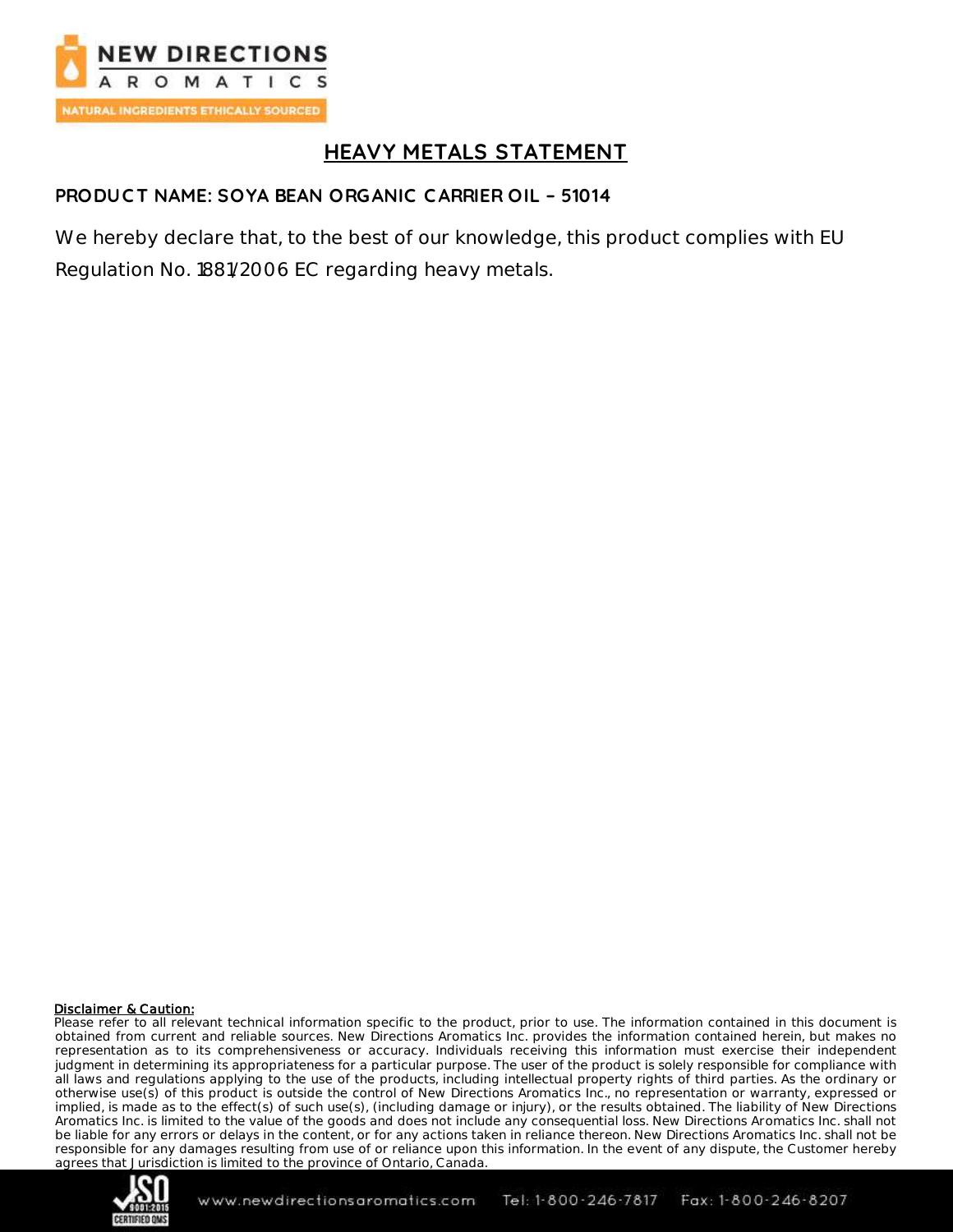

# **FOOD ALLERGEN INFORMATION**

### **PRODUC T NAME: SOYA BEAN ORGANIC C ARRIER OIL – 51014**

| Component                                               | Present in the product |
|---------------------------------------------------------|------------------------|
| Peanuts (and/or derivatives,) e.g., protein oil         | <b>No</b>              |
| Tree Nuts (and/or derivatives)                          | No                     |
| Seeds (Mustard, Sesame) (and/or derivatives)            | <b>No</b>              |
| Wheat, Barley, Rye, Oats, Spelt, Kamut or their hybrids | <b>No</b>              |
| Gluten                                                  | <b>No</b>              |
| Soybeans (and/or derivatives)                           | <b>No</b>              |
| Dairy (including lactose) or Eggs                       | <b>No</b>              |
| Fish or their products                                  | <b>No</b>              |
| Shellfish or their products                             | <b>No</b>              |
| Celery (and/or derivatives)                             | <b>No</b>              |
| Lupin (and/or derivatives)                              | <b>No</b>              |
| Sulphites (and derivatives) (added or $\geq$ 10 ppm)    | <b>No</b>              |

#### Disclaimer & Caution:

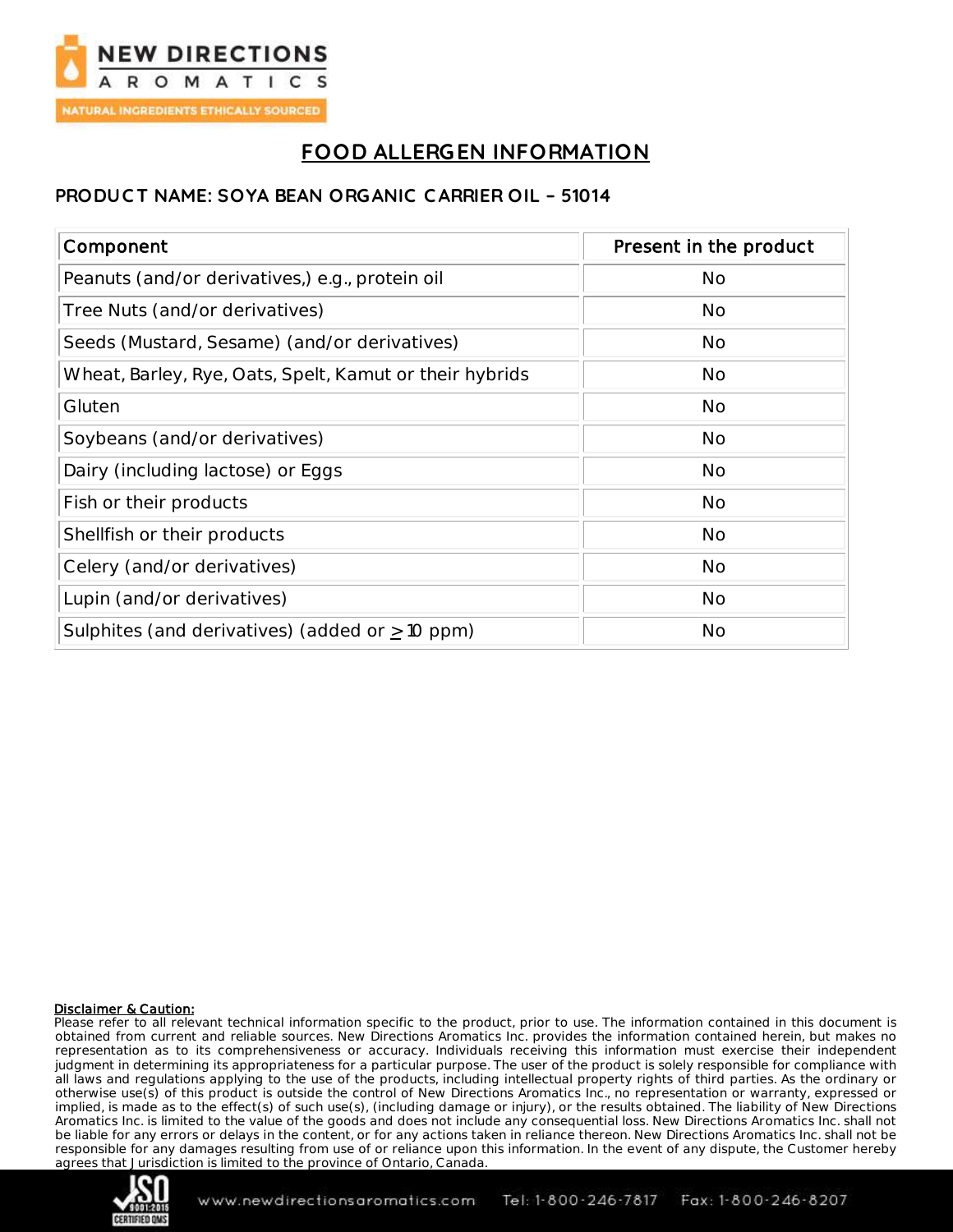

# **GLUTEN FREE STATEMENT**

## **PRODUC T NAME: SOYA BEAN ORGANIC C ARRIER OIL – 51014**

We hereby declare that, to the best of our knowledge, this product is gluten-free and was not manufactured with any ingredients containing gluten.

#### Disclaimer & Caution:

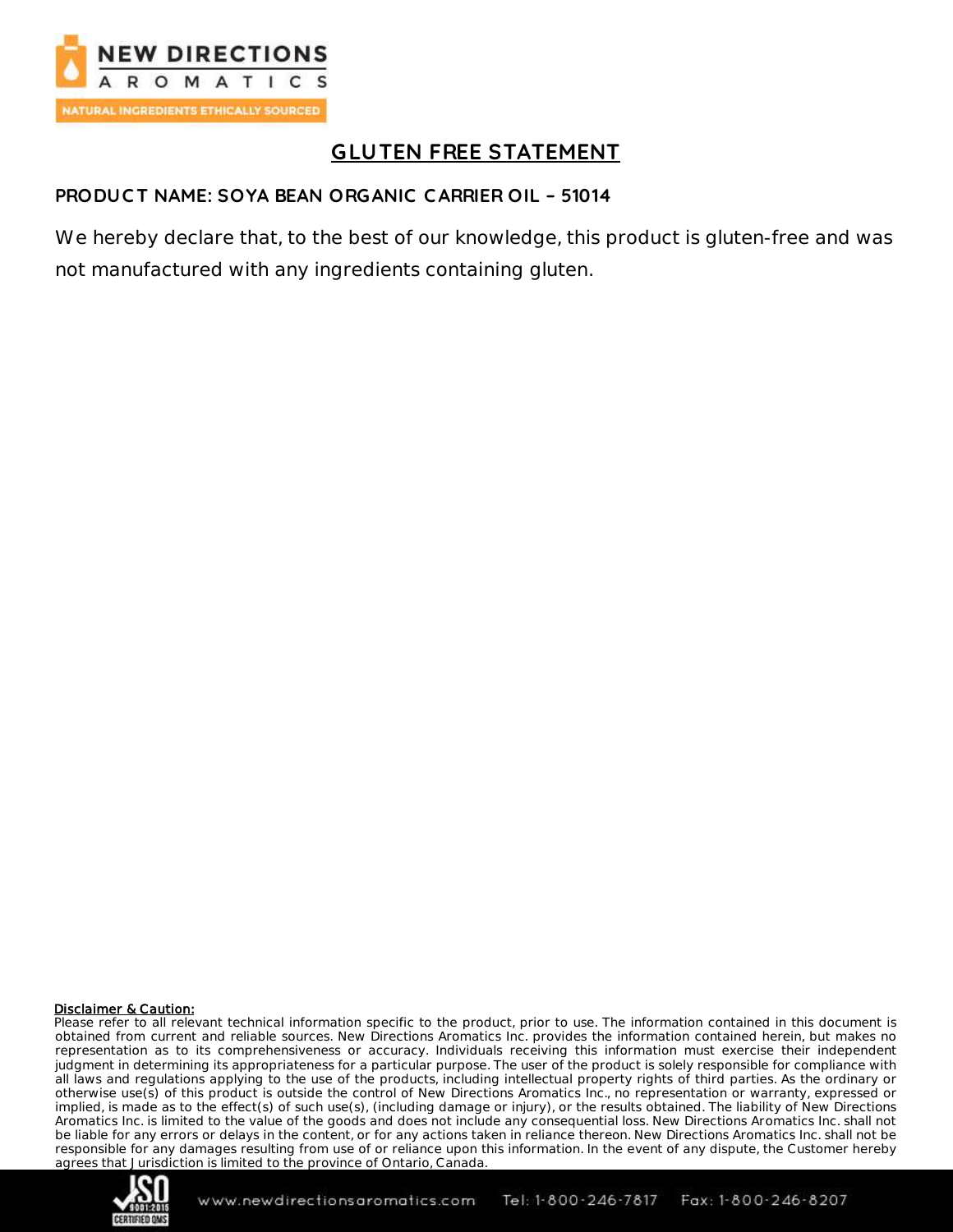

# **IFRA C OMPLIANCE STATEMENT**

## **PRODUC T NAME: SOYA BEAN ORGANIC C ARRIER OIL – 51014**

We hereby declare that, to the best of our knowledge, based on processing information and raw materials used, Fragrance Allergens listed in the EU Regulation 1223/2009 Annex III, N0 67-92 are not likely to be present.

#### Disclaimer & Caution:

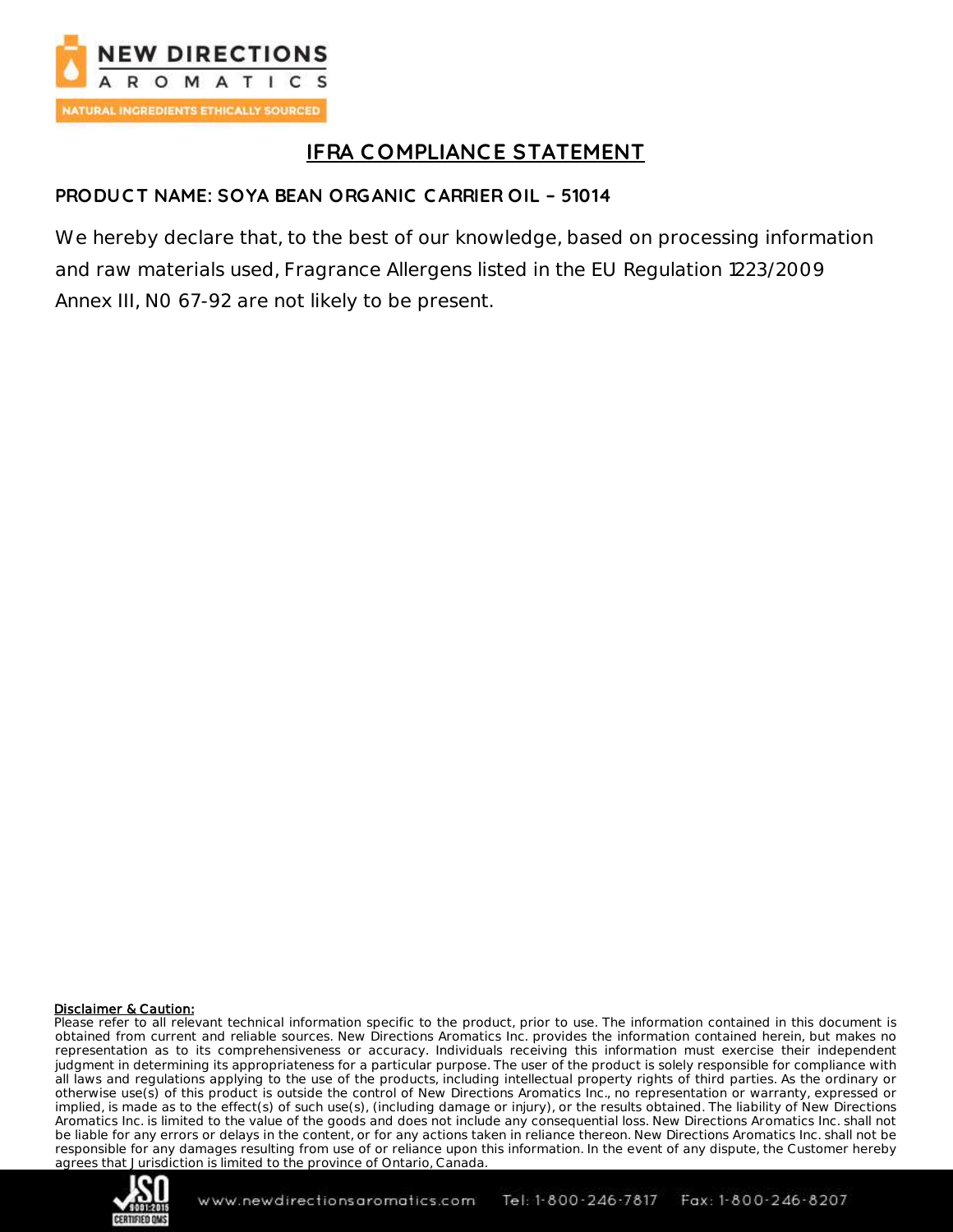

# **DEC LARATION OF BOVINE SPONGIFORM ENC EPHALOPATHY (BSE)**

## **PRODUC T NAME: SOYA BEAN ORGANIC C ARRIER OIL – 51014**

We hereby declare that, to the best of our knowledge, this product was not made with, nor contains, any animal material or derivatives, and is free of BSE.

#### Disclaimer & Caution:

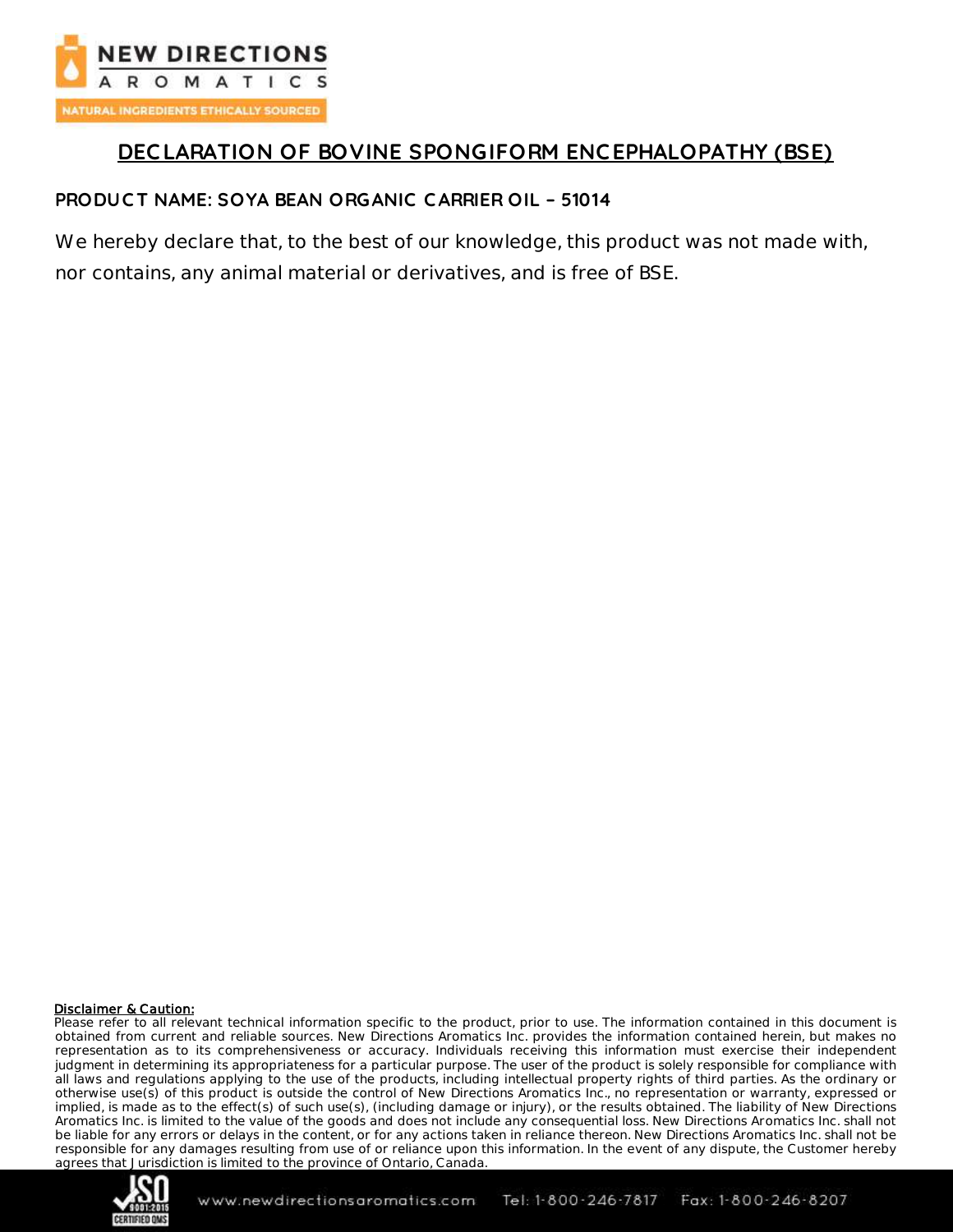

# **C RUELTY-FREE STATEMENT**

## **PRODUC T NAME: SOYA BEAN ORGANIC C ARRIER OIL – 51014**

We hereby declare that, to the best of our knowledge, this product has not been tested on animals.

#### Disclaimer & Caution:

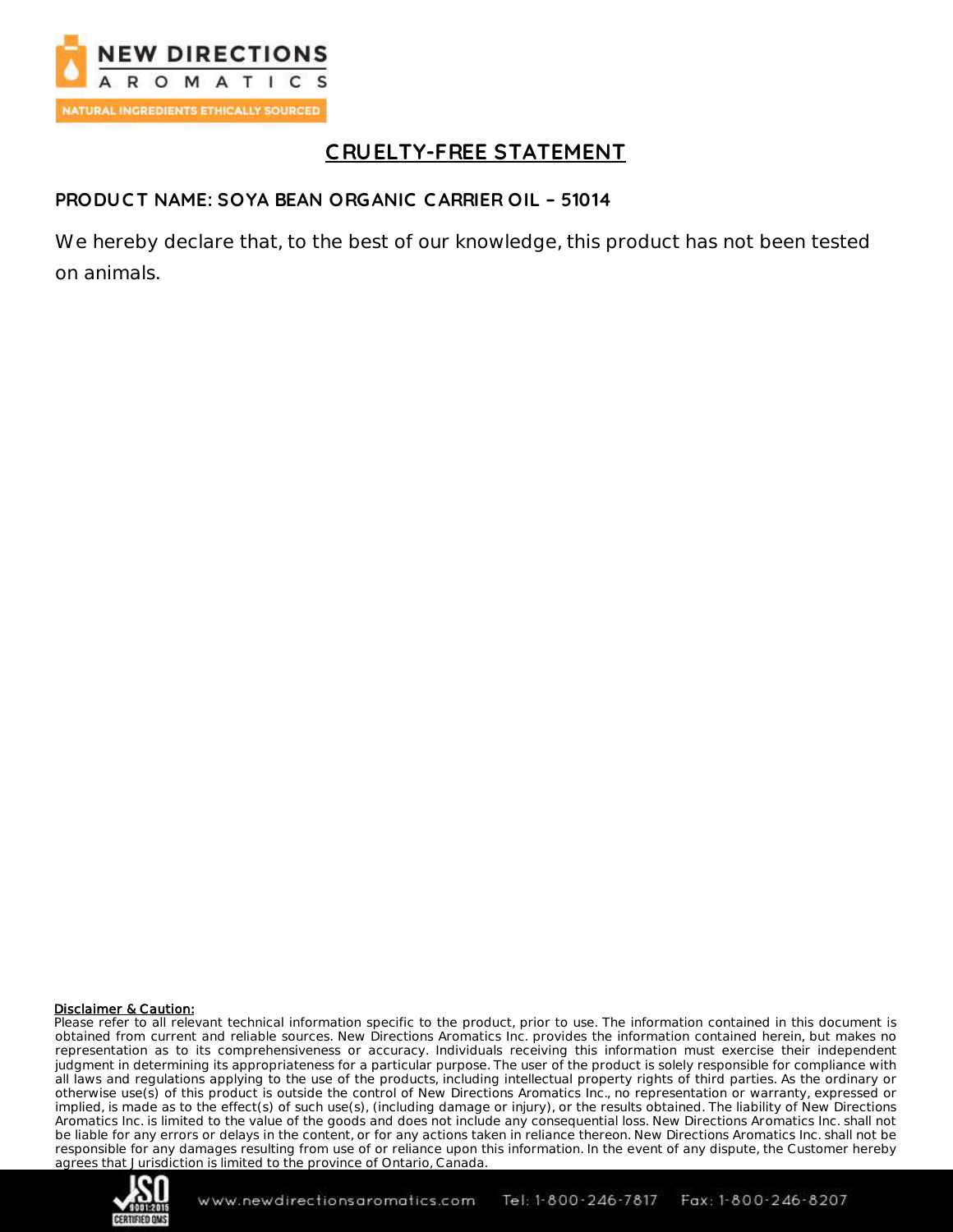

# **KOSHER STATEMENT**

## **PRODUC T NAME: SOYA BEAN ORGANIC C ARRIER OIL – 51014**

We hereby confirm that this product has been certified to Kosher standards.

#### Disclaimer & Caution:

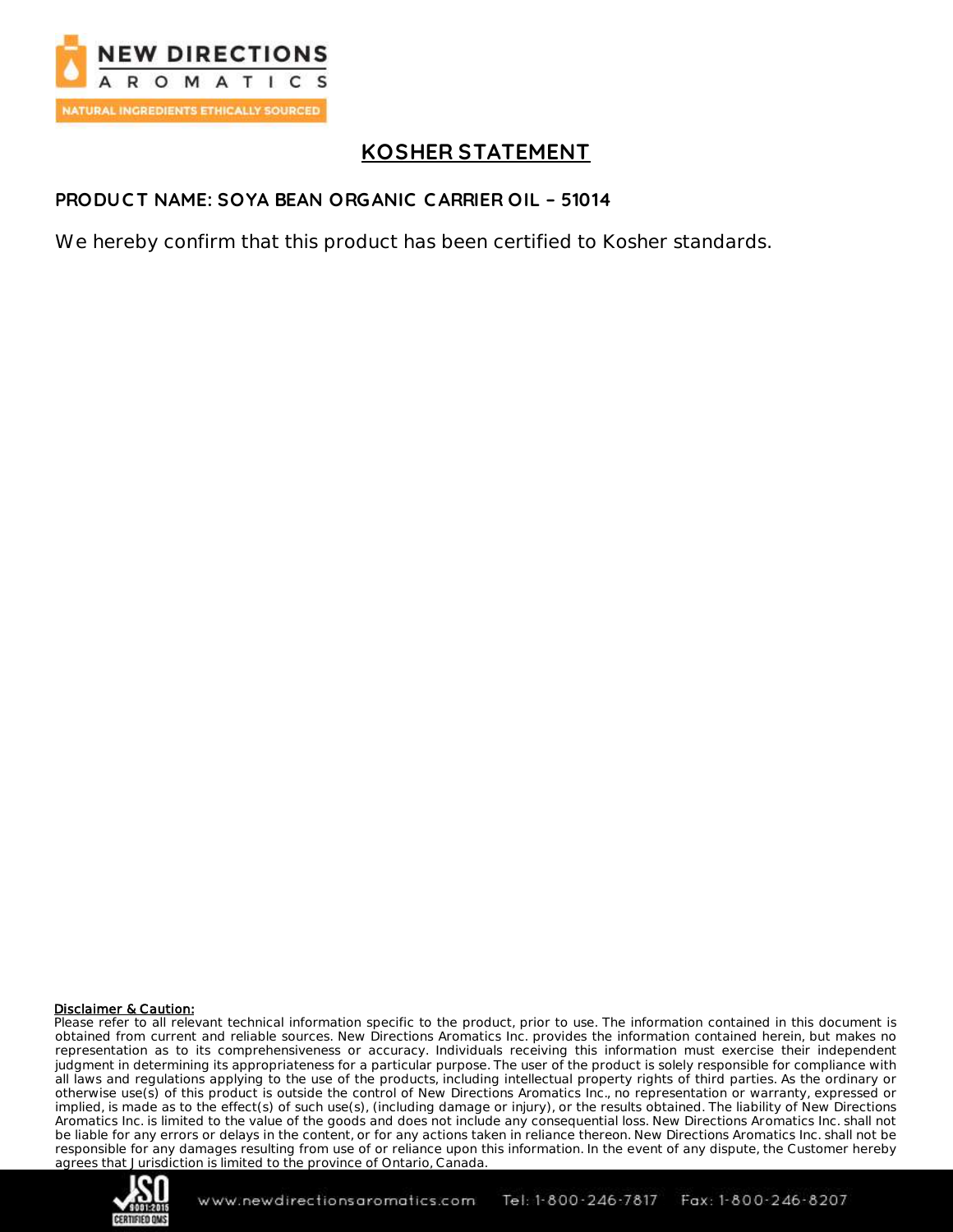

# **VEGAN STATEMENT**

## **PRODUC T NAME: SOYA BEAN ORGANIC C ARRIER OIL – 51014**

We hereby confirm that this product has been certified to Vegan standards.

#### Disclaimer & Caution:

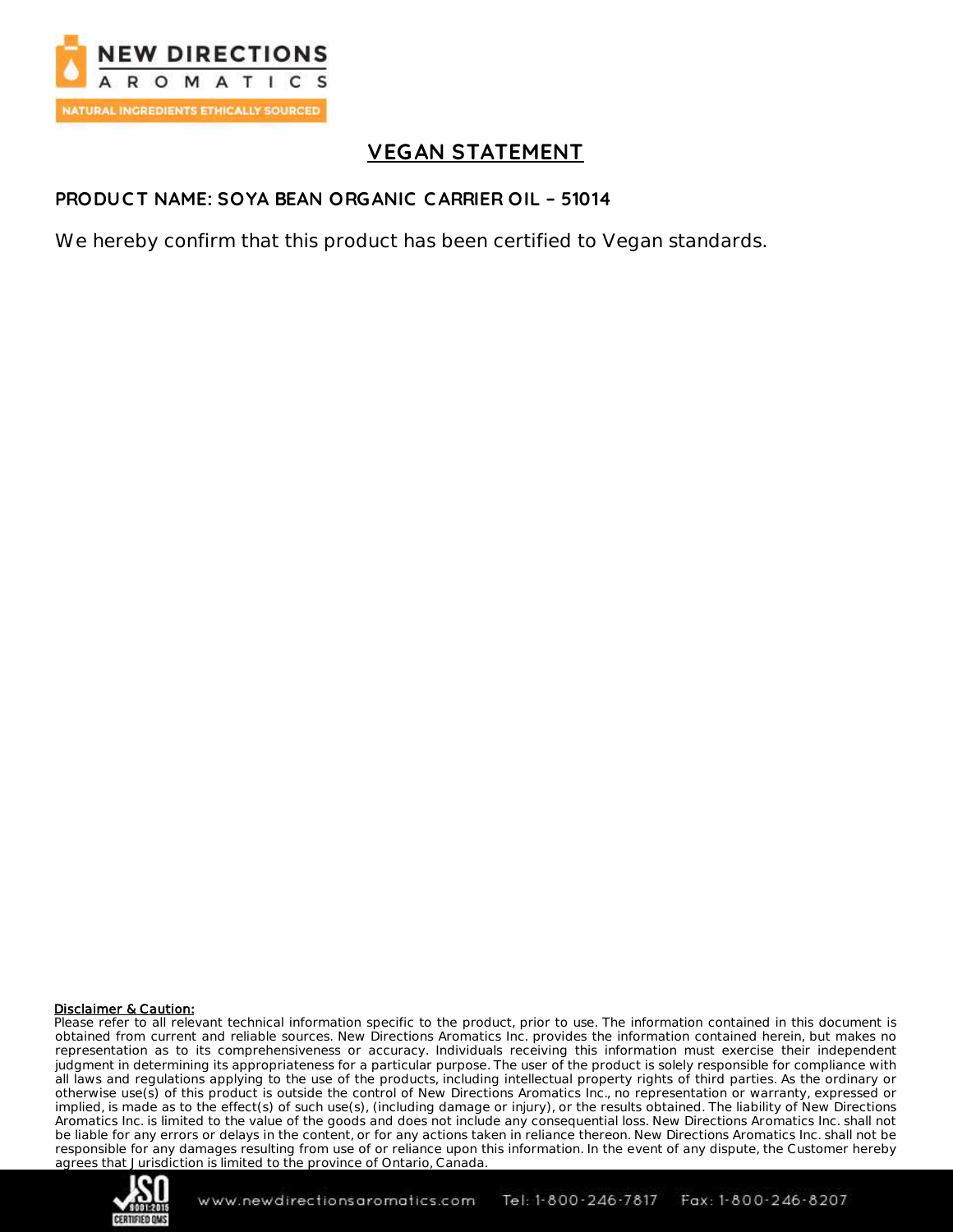

# **CALIFORNIA PROPOSITON 65 STATEMENT**

## **PRODUC T NAME: SOYA BEAN ORGANIC C ARRIER OIL – 51014**

We hereby declare that, to the best of our knowledge, this product does not contain any chemicals or substances listed on California Proposition 65.

#### Disclaimer & Caution: